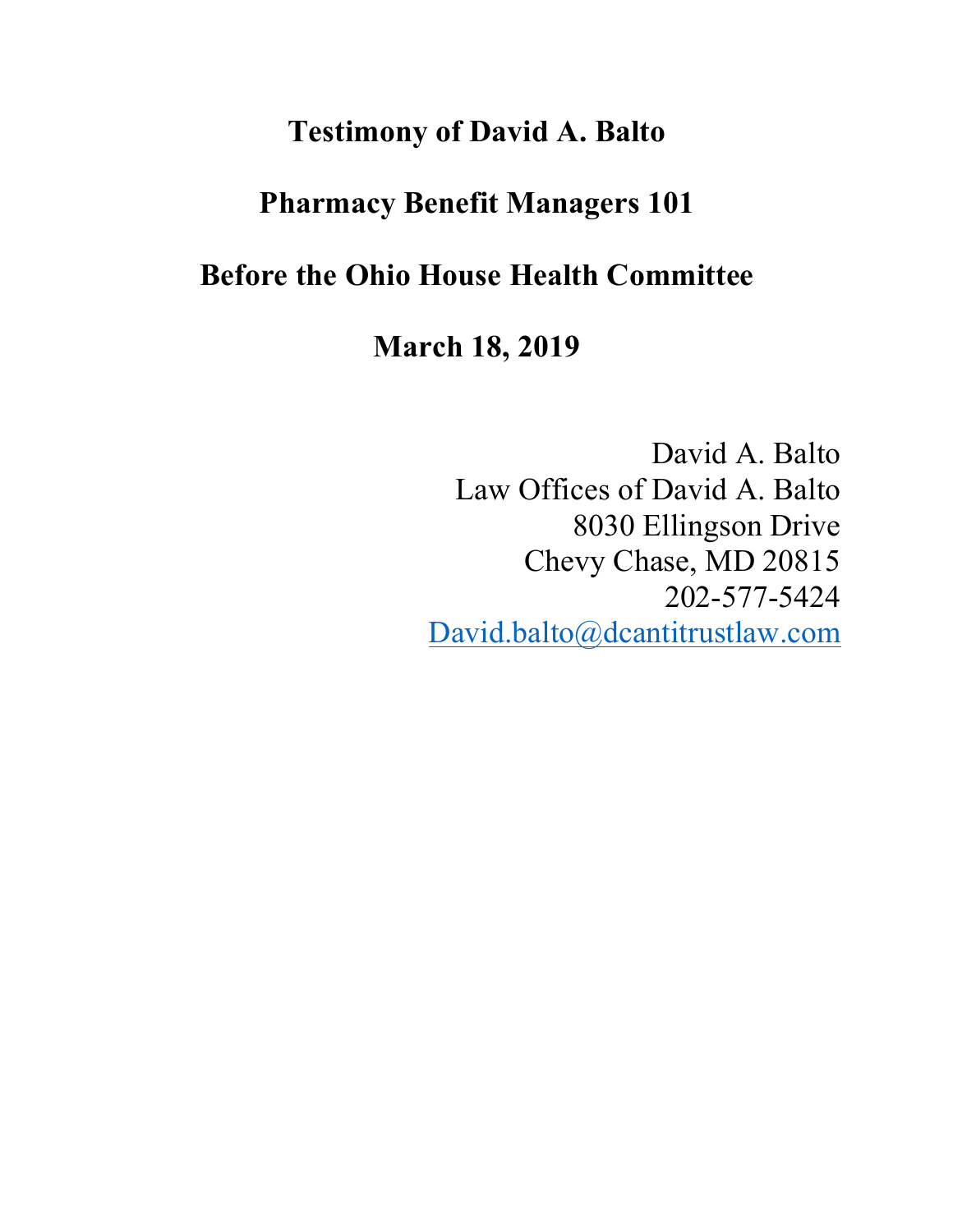Chair Merrin and members of the House Health Committee, thank you for giving me the opportunity to testify on the concerns and the need for regulation and accountability in the pharmacy benefit management ("PBM") market. My testimony documents the tremendous competitive and consumer protection problems in the PBM market and the need for stronger enforcement and legislation. HB 479 is an important piece of consumer protection legislation that will help lower drug costs, ensure that PBMs are properly regulated and held accountable, and provide for greater enforcement than currently exists.

My testimony is based on my thirty plus years of experience as a private sector antitrust attorney and an antitrust enforcer for both the Department of Justice and the Federal Trade Commission ("FTC"). From 1995 to 2001, I served as the Policy Director for the FTC's Bureau of Competition and the attorney advisor to Chairman Robert Pitofsky. Currently, I am a public interest antitrust attorney in Washington, D.C. I have represented consumer groups, health plans, unions, employers, and even PBMs on PBM regulatory and competitive issues. I led the successful consumer opposition to the proposed mergers of Anthem and Cigna and Aetna and Humana, and have worked with consumer groups on numerous health care competition and consumer protection issues. I have authored dozens of articles about problems in the PBM market,<sup>1</sup> have testified before Congress and fourteen state legislatures on the need for PBM regulation, and served as an expert witness for the State of Maine on its PBM legislation.

In my testimony I make the following points:

- PBMs are one of the least regulated sectors of the health care system. There is almost no federal regulation and only a modest level of state regulation.
- The PBM market lacks the essential elements for a competitive market: 1) transparency, 2) consumer choice, and 3) a lack of conflicts of interest.
- The lack of enforcement, regulation, and competition has created a situation where PBMs freely engage in anticompetitive, deceptive, and fraudulent behavior that harms consumers, employers, unions, and pharmacists. The Council of Economic Advisors and many other commentators have found that the PBM market is not competitive and the result is that drug costs are inflated and PBM profits are skyrocketing. As drug prices rapidly increase, PBMs are not adequately fulfilling their function in controlling costs indeed PBM profits are increasing at the same time drug costs increase because they secure rebates from those cost increases. Plan sponsors cannot attack this problem because PBMs fail to provide adequate transparency.
- HB 479 will help regulate PBMs and lower drug prices for patients. It will make markets work more effectively, forbid cost sharing in an amount greater than the amount patients

 <sup>1</sup> PBM Watch: A Site Dedicated to Informing Consumers About Problems with Pharmacy Benefit Managers and Helping Identify Avenues to a More Transparent PBM Market, available at http://www.pbmwatch.com. Coalition to Protect Patient Choice, available at https://www.thecppc.com.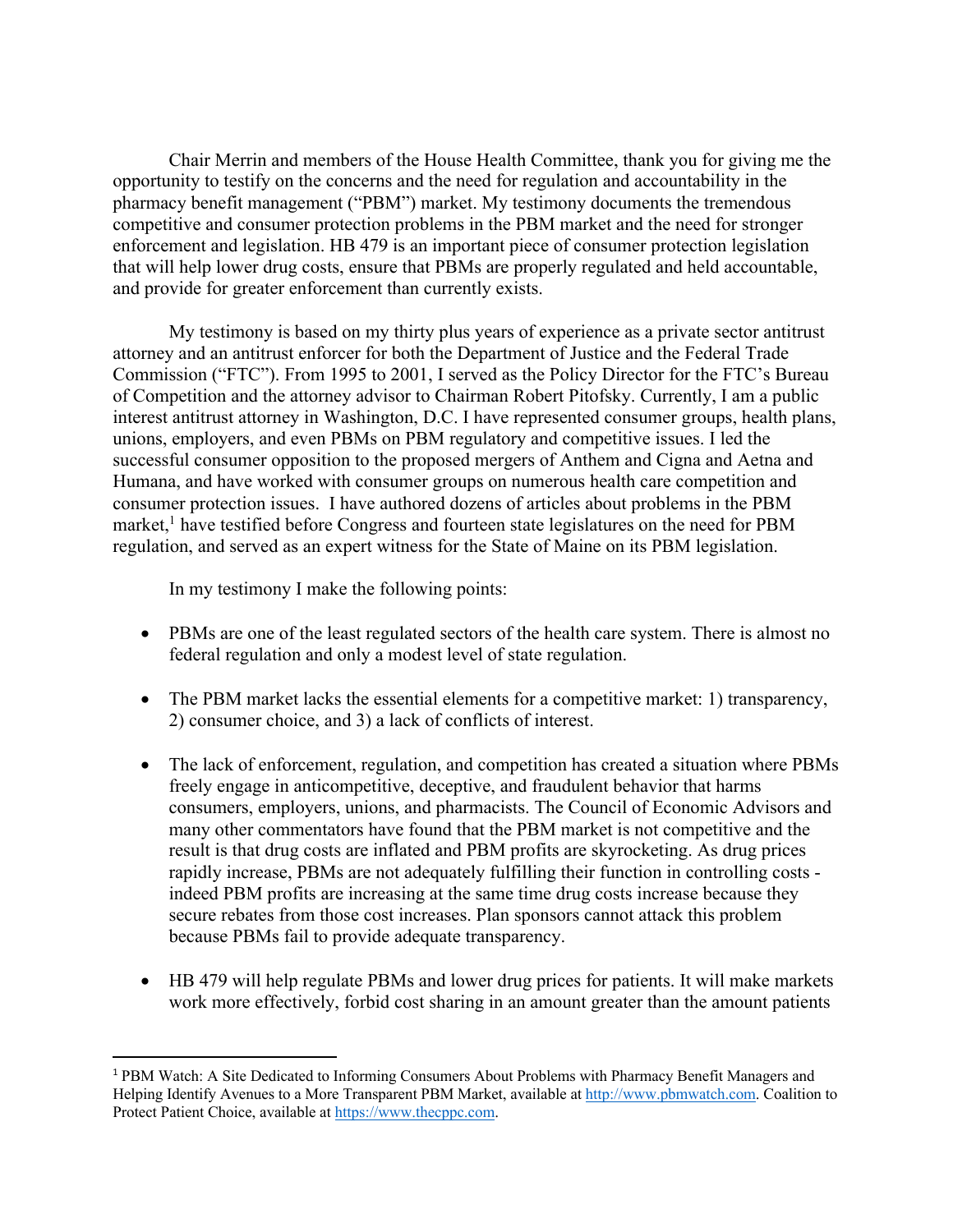would pay for drugs without coverage, eliminate PBM "clawbacks", and ensure that pharmacists inform patients of the most affordable ways to purchase prescriptions.

## **We welcome this hearing as an excellent starting point. But in order for the PBM market to function properly for Ohio residents, we need strong oversight, regulation, and greater antitrust and consumer protection enforcement.**

#### **Background**

Rapidly increasing drug costs threaten our ability to control healthcare costs and ensure everyone has access to affordable, quality care. Unreasonably high costs for prescription drugs also threaten patient access to medicines, as some may choose to stop or delay treatment because they cannot afford it. Ensuring that patients can afford life-saving and life-managing prescription drugs is critically important to public health, because it will increase usage of necessary medications that help patients live longer and healthier lives.

Last year in May 2018 the Administration put forward a blueprint on ways to lower drug prices which contained an in-depth discussion of PBMs. The report identified how a lack of transparency and competition in the PBM market, and conflicts of interest, result in higher drug costs. It observed that, "Because health plans, pharmacy benefit managers (PBMs), and wholesalers receive higher rebates and fees when list prices increase, there is little incentive to control list prices. Consumers, however, pay higher copayments, coinsurance, or pre-deductible out-of-pocket costs when list prices rise."2

Why are choice, transparency, and a lack of conflicts of interest important? It should seem obvious. Consumers need alternatives to force competitors to vie for their loyalty by offering fair prices and better services. Meaningful transparency is necessary for consumers to evaluate products carefully, to make informed choices, and to secure the full range of services they desire. In both of these respects the PBM market is fragile at best. There is certainly a lack of choice especially for those plans that are dependent on the top tier big three PBMs – CVS Caremark, Express Scripts, and OptumRx – which control an approximately 85% share of the market. And PBM operations are very obscure and lack transparency making it difficult for plans, including government buyers, to determine whether they are getting the benefits they deserve.

These observations were supported by the White House Council of Economic Advisors (CEA) recent report on drug competition. CEA singled out PBMs as a competitively problematic market. They noted that pricing in the pharmaceutical drug market suffers from high PBM market concentration in the pharmaceutical distribution system and a lack of transparency:

• Three PBMs account for 85 percent of the market, which allows them to exercise undue market power against manufacturers and against the health plans and beneficiaries they

 <sup>2</sup> American Patients First: The Trump Administration Blueprint to Lower Drug Prices and Reduce Out-of-Pocket Costs, U.S. Department of Health and Human Services ("HHS"), May 14, 2018, pg. 17. Available at https://uspirg.org/sites/pirg/files/resources/Consumer%20group%20comments%20on%20HHS%20Blueprint%20-- %207-16-18%20--%20FINAL.pdf.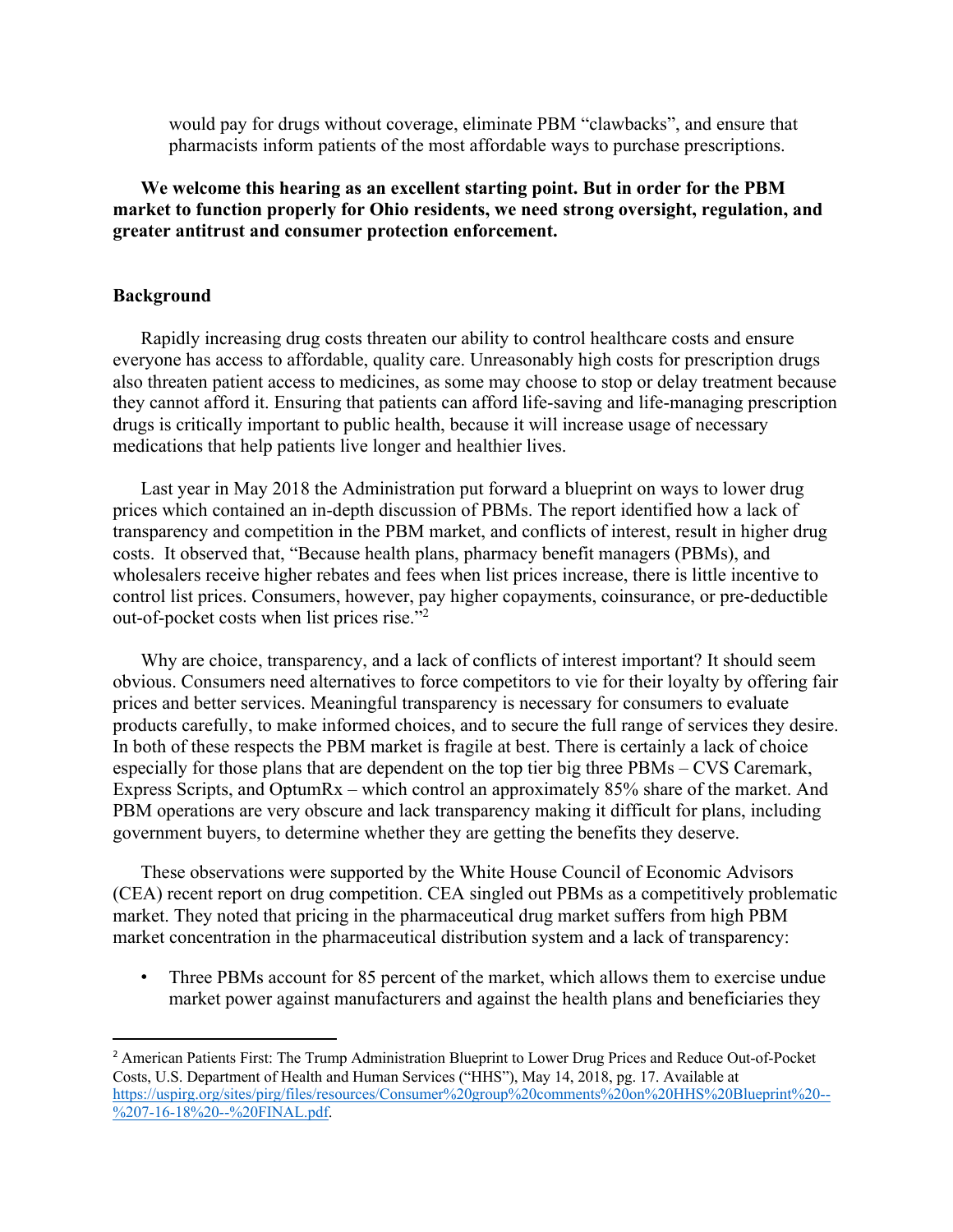are supposed to be representing, thus generating outsized profits for themselves (Sood et al. 2017).

- Over 20 percent of spending on prescription drugs was taken in as profit by the pharmaceutical distribution system (Sood et al. 2017).
- Policies to decrease concentration in the PBM market and other segments of the supply chain (i.e., wholesalers and pharmacies) can increase competition and further reduce the price of drugs paid by consumers (Sood et al. 2017).

The CEA concluded that this market failure "allows [PBMs] to exercise undue market power against manufacturers and against health plans and beneficiaries they are supposed to be representing, thus generating outsized profits for themselves."3 Indeed, PBMs make larger profits than any other players involved in the drug supply chain (distributors, insurers, or pharmacies).4 PBMs take advantage of a lack of transparency, misaligned incentives, and conflicts of interest. Ultimately this leads to higher drug costs.<sup>5</sup>

PBMs engage in anticompetitive, deceptive, or egregious conduct that harms consumers, health plans, and pharmacies alike. In a nutshell, both consumers and pharmacies suffer as consumers are increasingly denied a choice in their level of pharmacy service by PBMs. Vertically integrated PBMs (PBMs that own their own pharmacies such as CVS Caremark or own their own mail order of specialty pharmacies) exercise their power to restrict consumers to their own captive mail order and specialty pharmacy operations, reducing choice and quality for many. Ultimately consumers pay more and are denied the vital relationship with their community pharmacist. Consumers and their health plans also suffer when health plans are denied the benefits of the PBMs' services as an honest broker,<sup>6</sup> which drives up drug costs, and ultimately leaves consumers footing the bill for higher premiums.<sup>7</sup> Making matters worse is that PBMs are one of the least regulated sectors of the healthcare system.

https://www.daytondailynews.com/news/pharmacy-middlemen-made-223-from-ohiomedicaid/JsPLtbs3wfKoBmaGbF9GrK/ See also *House and Senate Pass Legislation to Rein in Pharmacy Benefit Managers*, Benjamin Hardy, March 14, 2018, Arkansas Times, at https://www.arktimes.com/arkansas/house-andsenate-pass-legislation-to-rein-in-pharmacy-benefit-managers/Content?oid=15678012.

 $\overline{a}$ <sup>3</sup> Reforming Biopharmaceutical Pricing at Home and Abroad," The Council of Economic Advisors, White Paper, February 2018, at https://www.whitehouse.gov/wp-content/uploads/2017/11/CEA-Rx-White-Paper-Final2.pdf.

<sup>&</sup>lt;sup>4</sup> Hidden Profits in the Prescription Drug Supply Chain, Charlie Grant, February 24, 2018, Wall Street Journal, at https://www.wsj.com/articles/hidden-profits-in-the-prescription-drug-supply-chain-1519484401. 5 *Id.*

<sup>6</sup> PBMs were initially formed to be "honest brokers" intermediaries who entered into relationships with pharmacies and drug manufacturers to create networks and as intermediaries worked to keep pharmacies and manufacturers in line with their clients' interests. However, when a PBM also owns a pharmacy it has a conflict of interest and may no longer act as an honest broker. Indeed, there are many complaints that CVS Caremark uses its dual role as a PBM and a pharmacy to disadvantage rival community pharmacies. See *Pharmacy Middlemen Made \$223.7 Million From Ohio Medicaid*, Kaitlin Schroeder, June 23, 2018, Dayton Daily News, at

<sup>7</sup> Often health plans, pharmacies, and large employers are silent about PBM misbehavior because of fears of retaliation, since they must do business with PBMs. In response to criticism during the Express Scripts/Medco merger that employers did not publicly express concern over the merger, Senator Herb Kohl stated that "it is notable that no large employer who privately expressed concerns to us wished to testify at today's hearing, often telling us they feared retaliation from the large PBMs with whom they must do business." Statement of U.S. Senator Herb Kohl on the Express Scripts/Medco merger (12.6.2011).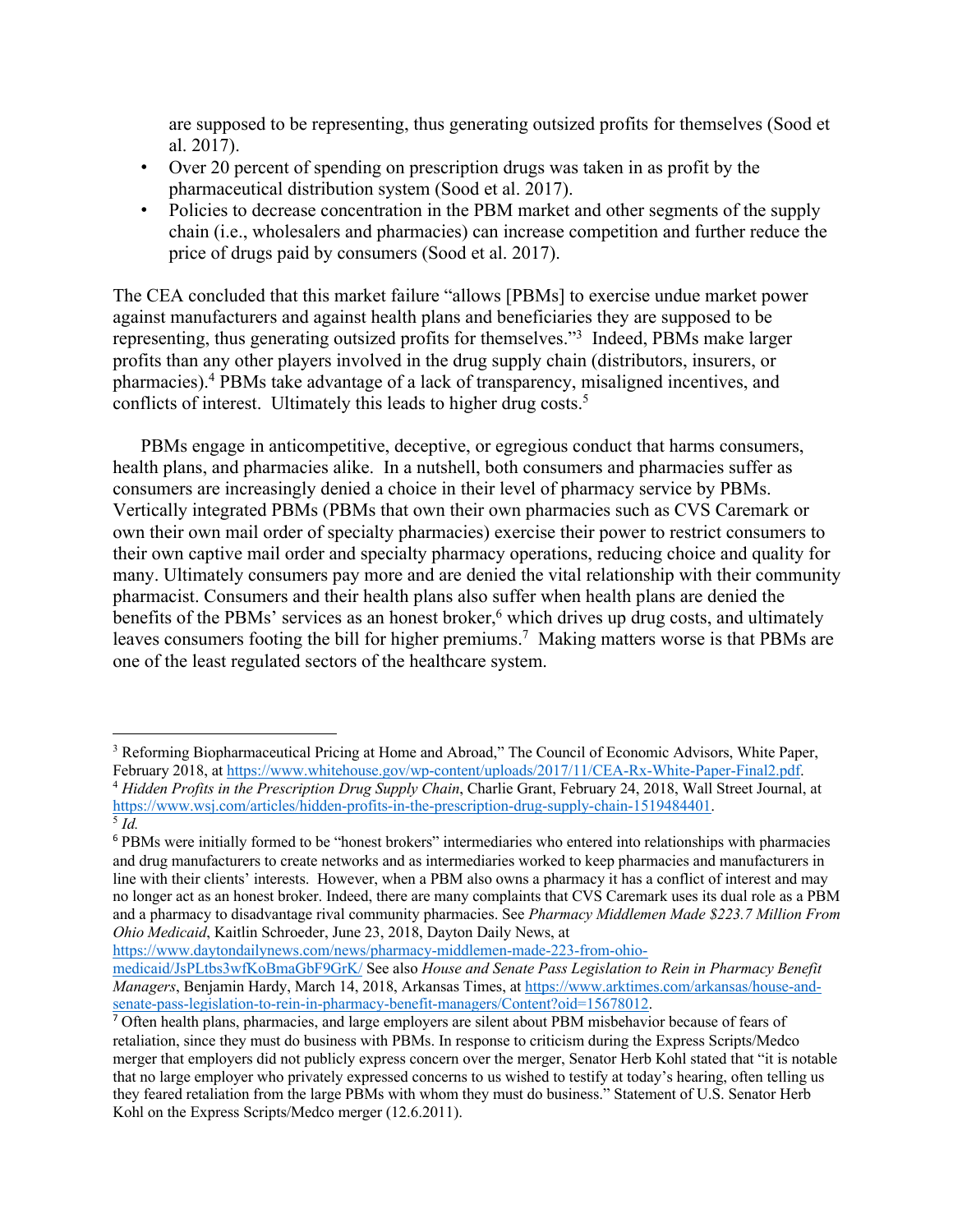Consumers care deeply about rising healthcare costs including out of pocket costs for prescription drugs. The market failure in the PBM market has a profound impact on drug costs. If PBMs remain unregulated they can continue to engage in conduct that is deceptive, anticompetitive, and egregious. For this system to work effectively, PBMs must be free of conflicts of interest that arise from owning their own pharmacies and health insurers. What health plans and employers are fundamentally purchasing is the services of an honest broker to secure the lowest prices and best services from both pharmaceutical manufacturers and from pharmacies. When the PBM is owned by the entity it is supposed to bargain with or has its own mail order operations there is an inherent conflict of interest, which can lead to fraud, deception, anticompetitive conduct, and higher prices. The three major PBMs clearly face the conflict since they are vertically integrated with health insurers, mail order operations, specialty pharmacies, and in the case of CVS Caremark, the largest retail and specialty pharmacy chain and the dominant long term care pharmacy.

### **A Broken Market Leads to Escalating Drug Costs and Rapidly Increasing PBM Profits**

PBMs entered the health care market as "honest brokers" or intermediaries between health care entities. However, over time their role evolved and PBMs are increasingly able to "play the spread" by not sharing the savings they supposedly secure from drug manufacturers. As a result PBM profits have skyrocketed over the last dozen years. Since 2003, the two largest PBMs, Express Scripts/Medco and CVS Caremark, have seen their profits increase from \$900 million to over \$6 billion annually.<sup>8</sup>

Evidence is mounting that PBMs are exploiting both government and independent pharmacies. To give just one example: last year in Ohio, CVS sued the state to prevent the release of a report that illustrated how much of a spread CVS received from Ohio's Medicaid program. The report found that Ohio paid \$223.7 million in hidden fees in a twelve month period due to spread pricing. Following the report, Ohio ordered its managed-care plans to end their spread pricing contracts for 2019.<sup>9</sup> And just last month, Ohio Attorney General Dave Yost announced he is seeking almost \$16 million in repayment from OptumRx for overcharging the Bureau of Workers' Compensation for failing to pass along discounts for generic drugs.<sup>10</sup>

### **If the market were competitive and there was adequate transparency, we would expect profits and margins to be driven down. But as PBM concentration has increased the exact opposite has occurred. That is why regulation is so necessary.**

There is tremendous concern over rapidly increasing drug prices which harm patients, increase costs for federal and state health programs, and threaten our nation's ability to control

<sup>&</sup>lt;sup>8</sup> "Reforming Biopharmaceutical Pricing at Home and Abroad." The Council of Economic Advisors, White Paper, February 2018.

<sup>9</sup> Robert Langreth, David Ingold, and Jackie Gu. Bloomberg. "The Secret Drug Pricing System Middlemen Use to Rake in Millions*.*" Bloomberg, September 11, 2018. At https://www.bloomberg.com/graphics/2018-drug-spreadpricing/?srnd=premium.

<sup>10</sup> Ed Silverman. "Ohio Seeks \$16 Million From UnitedHealth's PBM For Overcharging on Drugs." STAT News, February 19, 2019. Available at https://www.statnews.com/pharmalot/2019/02/19/ohio-unitedhealth-pbm-drugprices/.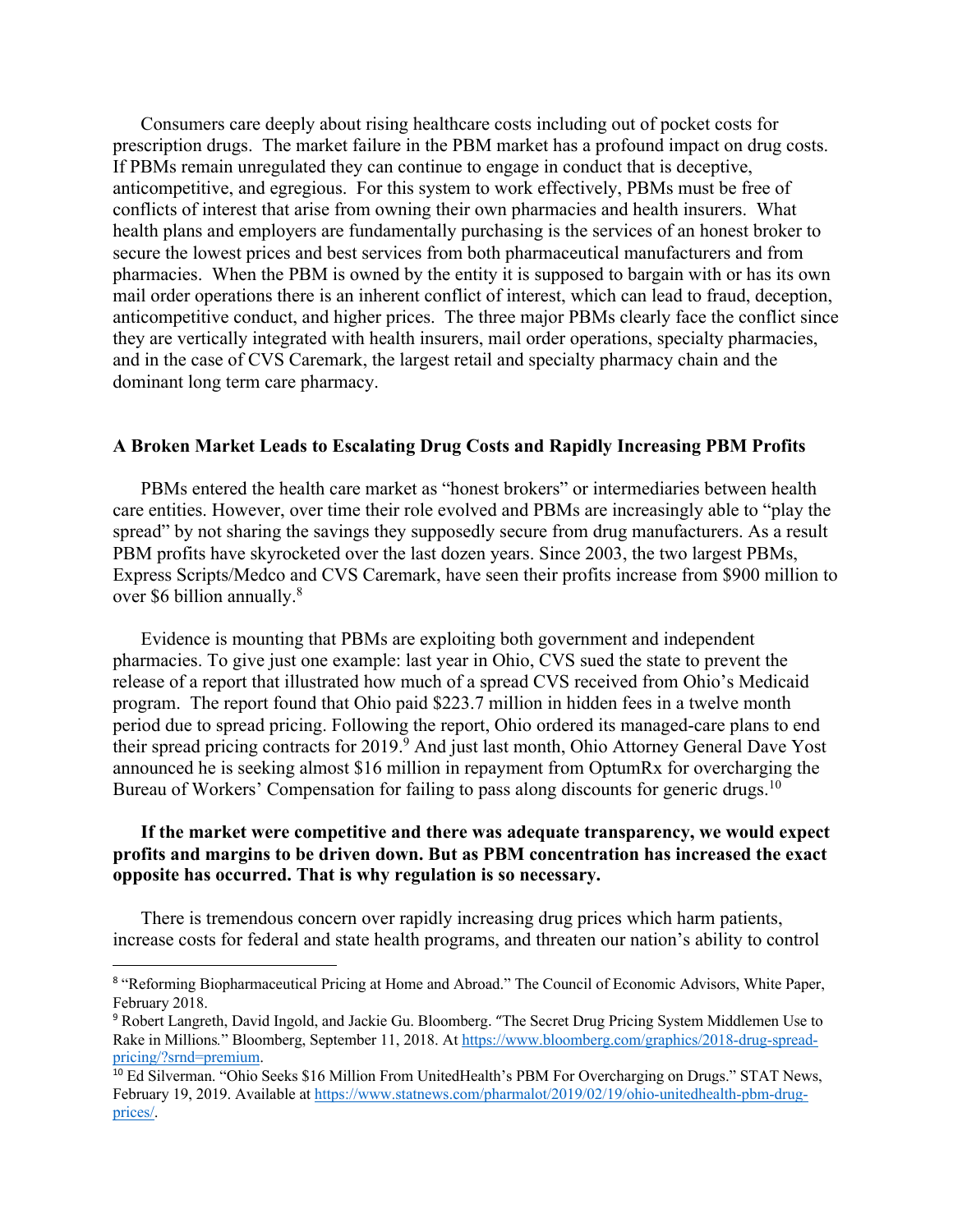the cost of health care. While PBMs claim they control drug costs, these claims must be carefully scrutinized. A PBM's goal is to maximize profits and that means maximizing the amount of rebates they receive. Since rebates are not disclosed this is an incredibly attractive source of revenue. PBMs can actually profit from higher drug prices, since this will lead to higher rebates.11 While PBMs tout their ability to lower drug costs, the gross profit the major PBMs reap on each prescription covered is increasing year after year. For example, Express Scripts' gross profit on an adjusted prescription increased from an average of \$4.16 in 2012 to \$6.68 in 2015 to \$7.00 in 2017. In other words the gross profits have increased by almost 75% since Express Scripts acquired its biggest rival Medco.

Would PBMs withhold their negotiating punch to secure higher rebates? We do not have to guess that this is occurring. PBMs have used similar strategies in the past. Indeed state enforcers have attacked sweetheart deals PBMs arranged with drug manufacturers to force consumers to use higher cost, less efficacious drug, in order to maximize rebates and secure kickbacks. In 2015 Express Scripts and CVS paid settlement fines to the federal government and to numerous states of over \$129 million for illegal prescription dispensing and various violations of the false claims and anti-kickback laws.12 They held back their negotiating muscle to allow prices to escalate to maximize rebates.

As Health and Human Services Secretary Alex Azar has highlighted, the PBM rebate system exacerbates the conflicts of interest, which leads to inflating the list prices of prescription drugs, ultimately making consumers pay more. In an interview, Secretary Azar spoke about how "we have to fundamentally examine and re-examine the role of pharmacy benefit managers."<sup>13</sup>

## **Proposed Legislation HB 479 Represents a Sound Approach to Regulating PBMs and Lowering Drug Costs**

HB 479 would prohibit PBMs from requiring cost sharing in an amount greater than the amount consumers would pay for drugs without coverage, or greater than the net reimbursement paid to pharmacies for prescription drugs. It then prohibits PBMs from retroactively adjusting pharmacy reimbursement claims for prescription drugs unless the adjustments are the result of 1) properly conducted pharmacy audits or 2) technical billing errors. These "clawbacks" contribute to higher drug costs, increasing costs for patients. They occur when PBMs charge patients a copay or cost share at the point of sale that is much higher than the price PBMs negotiate with pharmacies for medication. The PBMs keep the difference for themselves, essentially "clawing back" the excess of the patient's copay.

<sup>&</sup>lt;sup>11</sup> David Balto, "How PBMs Make the Drug Price Problem Worse." The Hill, August 31, 2016. Available at https://thehill.com/blogs/pundits-blog/healthcare/294025-how-pbms-make-the-drug-price-problem-worse.

<sup>&</sup>lt;sup>12</sup> See Testimony of David A. Balto, "The State of Competition in the Pharmacy Benefits Manager and Pharmacy Marketplaces," before the House Judiciary Subcommittee on Regulatory Reform, Commercial and Antitrust Law, Appx. A (Nov. 17, 2015), at https://docs.house.gov/meetings/JU/JU05/20151117/104193/HHRG-114-JU05-Wstate-BaltoD-20151117.pdf.

<sup>13</sup> Secretary Alex Azar Interview on CNBC's Squawk Box, May 11, 2018 at https://www.cnbc.com/2018/05/11/azar-says-everybody-is-wetting-their-beak-on-high-drug-list-prices.html.